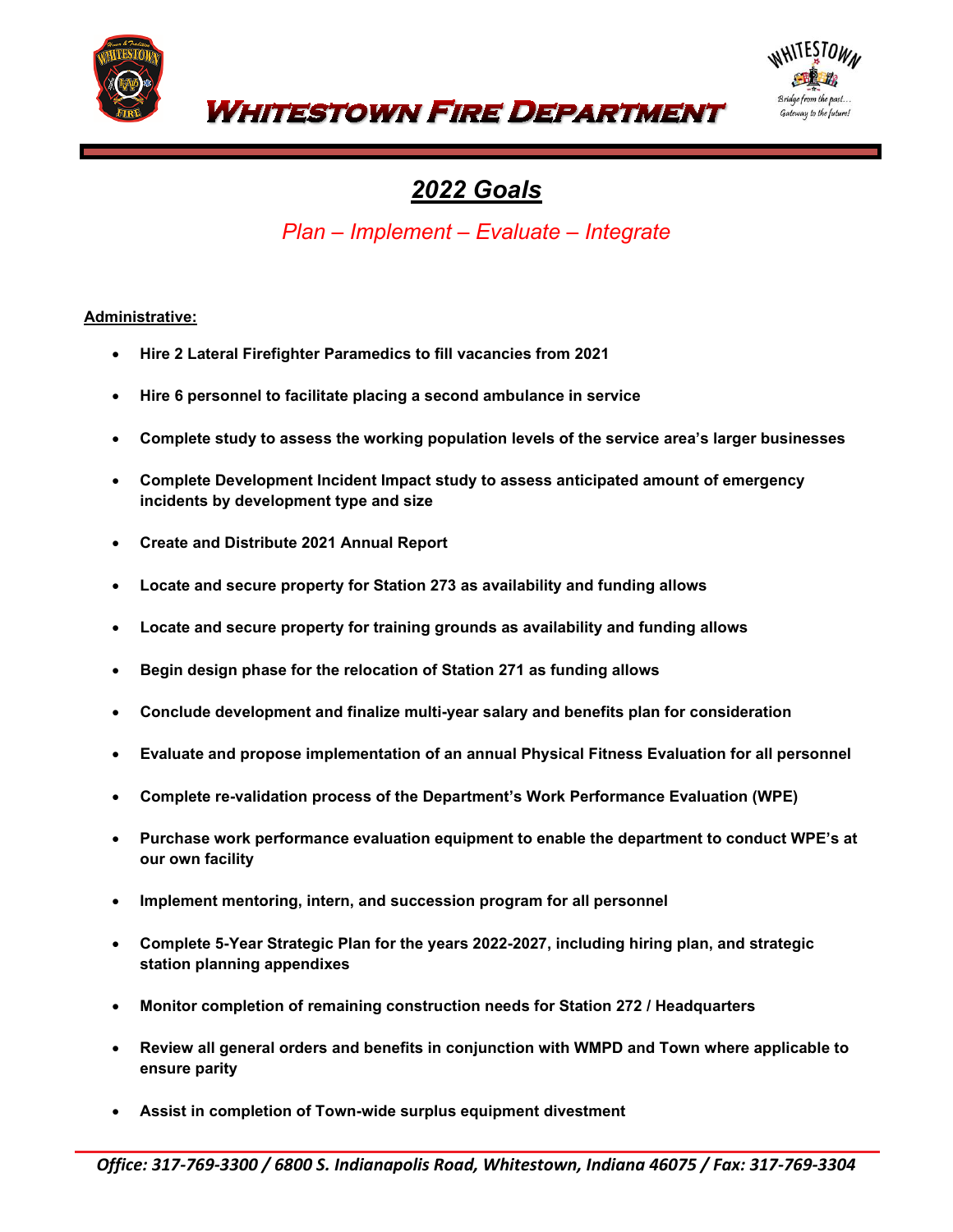



- *WHITESTOWN FIRE DEPARTMENT*
- **Complete ISO review and update as applicable**
- **Complete Lieutenant Promotional Process**
- **Continue work to evaluate and propose a Post-Employment Health Plan and Retirement Insurance possibilities**
- **Complete internal audit of equipment testing documentation, creating ease of access when / if necessary**
- **Research and propose as applicable: Heart - Lung Scans and Galleri Blood Testing for employees**
- **Continue annual review and update of General Orders and Standard Operating Procedures as necessary**

#### **Operational:**

- **Prepare and host annual EOC drills with Town partners**
- **Produce 360 station tours of new facility**
- **Expand base arrival SOG program to neighboring agencies in Hendricks, Marion, and Hamilton Counties**
- **Engine / Ladder transition planning**
- **Propose and implement when applicable coordination of station expansion locations among neighboring agencies**
- **Explore potential of GPS based response patterns with BCCC, BCFCA, and Caliber**
- **Continue operational planning to place second ambulance into service**
- **Coordinate between Staff and Battalion Chiefs to deliver mentoring and succession plan**
- **Continue evaluation and updating of GIS services for the town in reference to WFD's needs**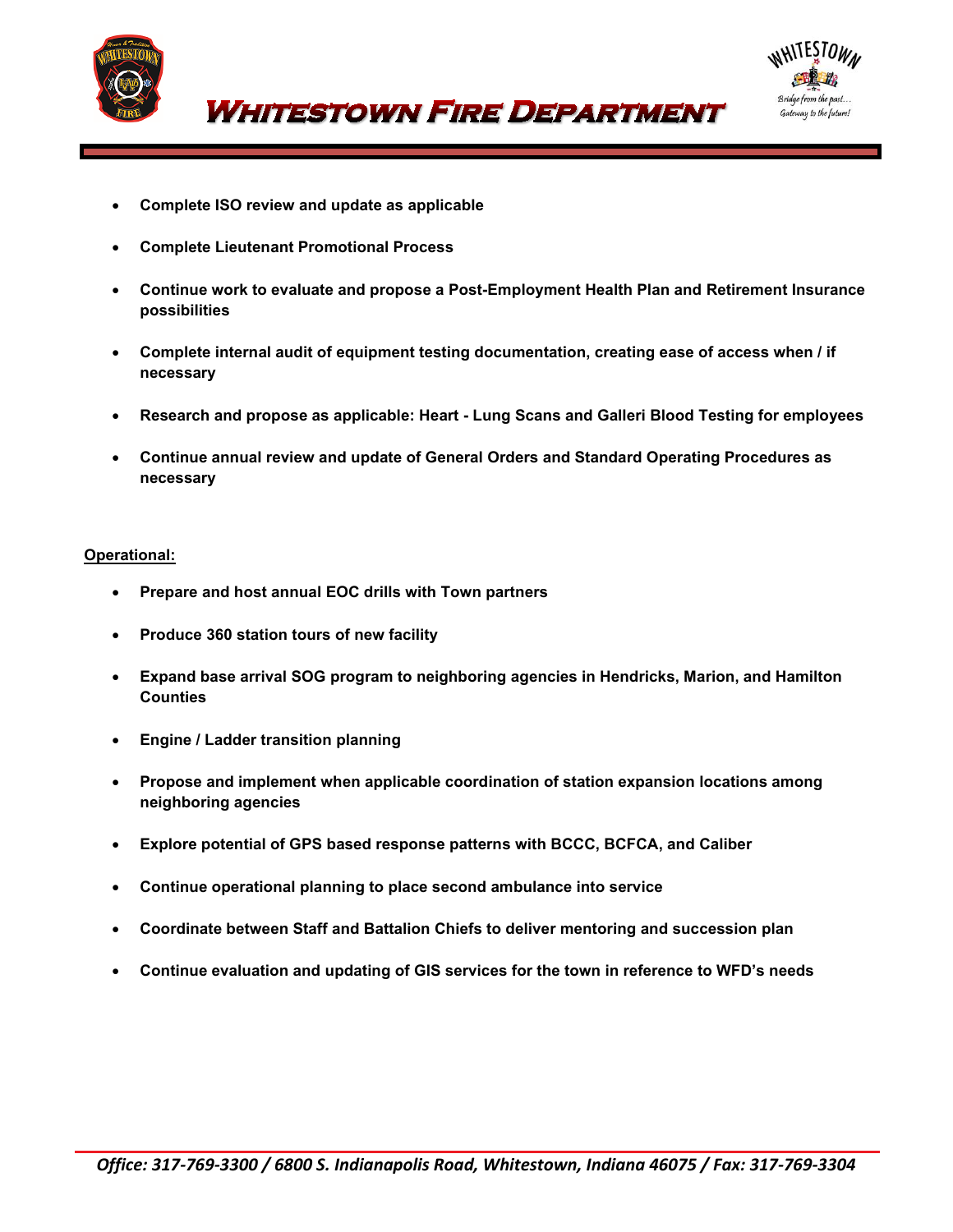

**WHITESTOWN FIRE DEPARTMENT** 



## **Emergency Medical Services:**

- **Begin data collection process for required CMS Ambulance Data Collection for the calendar year of 2022, for reporting in 2023**
- **Monitor buildout of new ambulance purchase; Estimated delivery of early 2023**
- **Propose EMS capital equipment purchases and place into service as applicable**
- **Identify keys to paramedic acquisition and retention**
- **Assess and implement, as determined, ambulance personnel rotation process**
- **Complete DEA Form 222 Certification for purposes of purchasing controlled schedule II substances**
- **Complete State and DEA registration for controlled substances required for the management of controlled substances under the Protecting Patient Access to Emergency Medications Act of 2017**
- **Transition and implement new Zoll X ALS Monitors**
- **Conduct monthly EMS training for on-duty personnel**
- **Conduct required recertification classes – Trauma specific**
- **Implement 2-year training cycle for common EMS recertification dates**
- **Plan, develop, and implement multi-agency mass casualty incident training and drill**

## **Fire Training & Safety:**

- **Conduct monthly fixed facility training for on-duty personnel**
- **Conduct a minimum of 3 live fire trainings; implementing at least one of these trainings as a night drill**
- **Develop quarterly Engineer Workshops for development of WFD driver/operators**
- **Conduct 12 hours of company officer training for each acting and ride-out officer**
- **Continue to ensure ISO training requirements are being met**